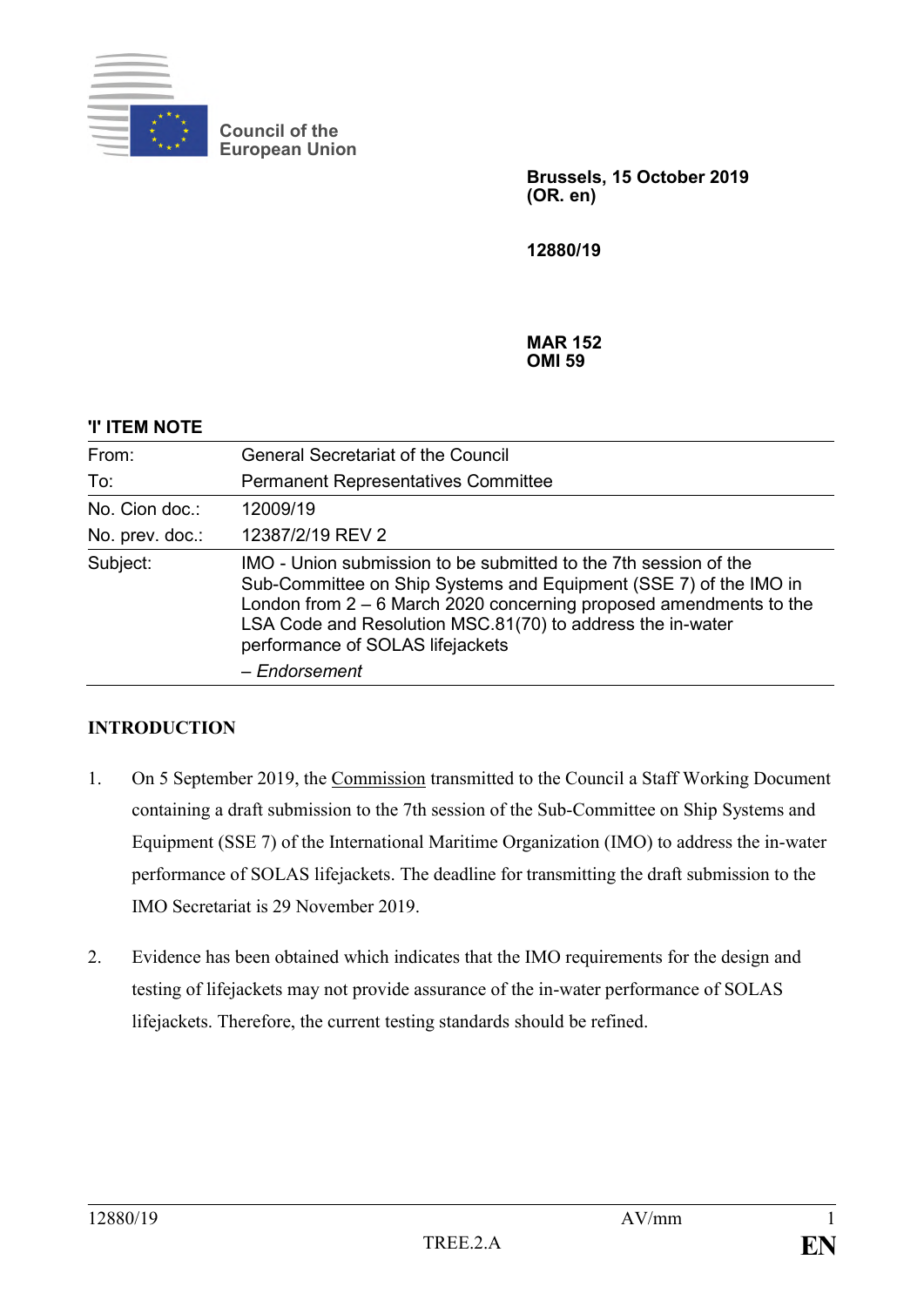- 3. The draft submission is a follow-up to an EU submission, accompanied by an information paper, made earlier this year to the 101st session of the IMO Maritime Safety Committee (MSC 101), which proposed the inclusion of a new output on the agenda of the SSE sub-committee**<sup>1</sup>** . MSC 101 agreed to that proposal.
- 4. The draft submission proposes that SSE 7 consider to schedule the discussion of this output in a working group at SSE 8 and also consider the possibility of establishing an informal expert group.

## **WORK WITHIN THE COUNCIL**

- 5. The draft submission was examined by the Shipping Working Party at its meetings on 27 September and 4 and 11 October 2019. Based on the discussions at that last meeting, final changes were made to the draft submission in order to reach consensus. It was also agreed that the Presidency would be allowed to indicate at the time of transmission that the document may be released to the public by the IMO secretariat prior to SSE 7.
- 6. While there is agreement on the substance of the draft submission, there is no agreement on who should submit it. The Commission maintains the view that the draft submission should be made by "the European Commission on behalf of the European Union", while the Member States consider that the submission should be made by the Member States and the European Commission.
- 7. Given the urgency and importance of the matter, it was agreed at working party level to propose to transmit the submission in the name of the Member States and the European Commission, while taking good note of the position of the Commission.

<sup>1</sup> **<sup>1</sup>** Doc. 6604/19 (IMO doc. MSC 101/21/6) and 6606/19 (IMO doc. MSC 101/INF.13).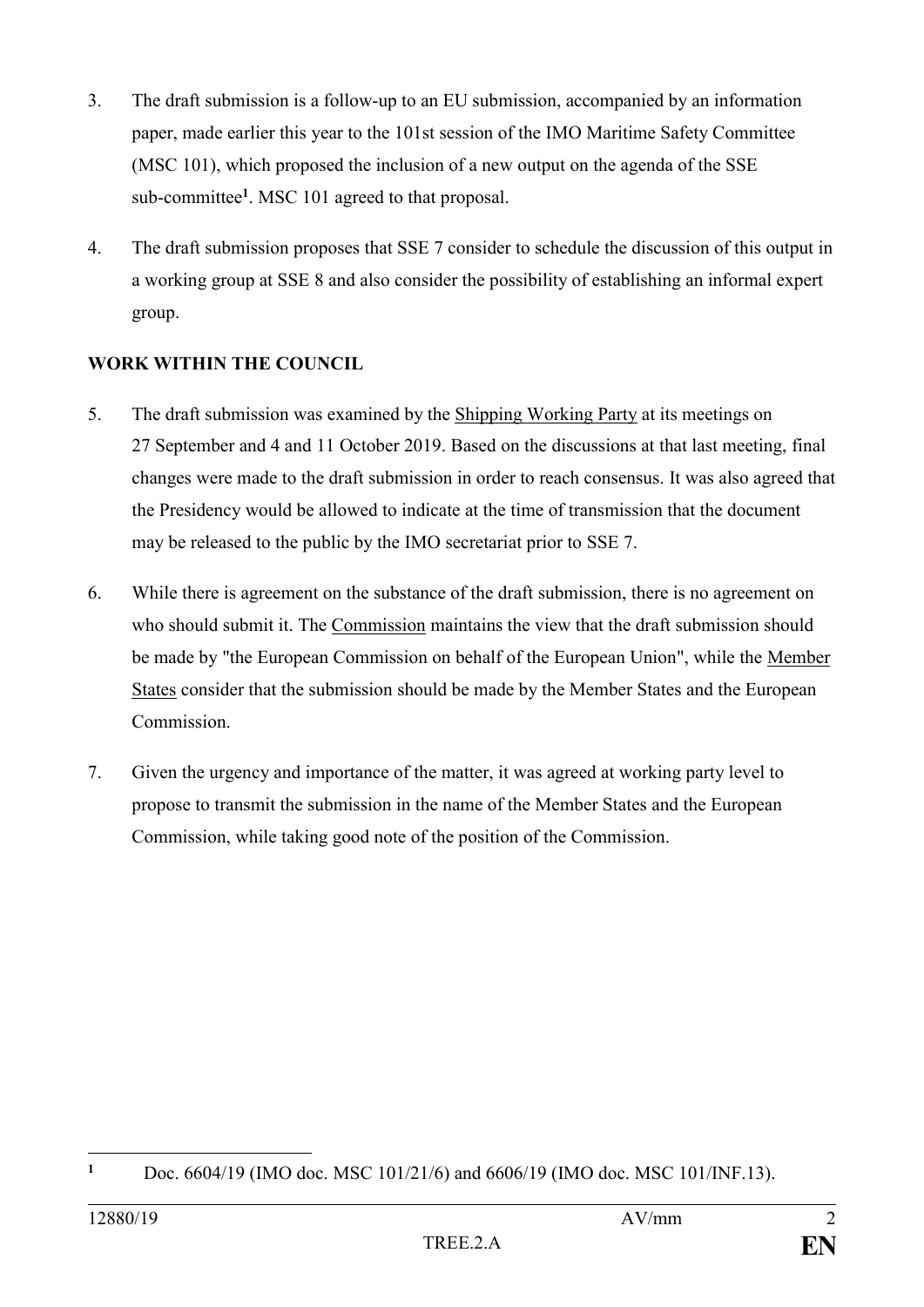# **CONCLUSION**

- 8. In the light of the above, the <u>Permanent Representatives Committee</u> is invited to
	- endorse the text of the draft submission in the annex, with a view to its transmission by the Presidency to the International Maritime Organization by 29 November 2019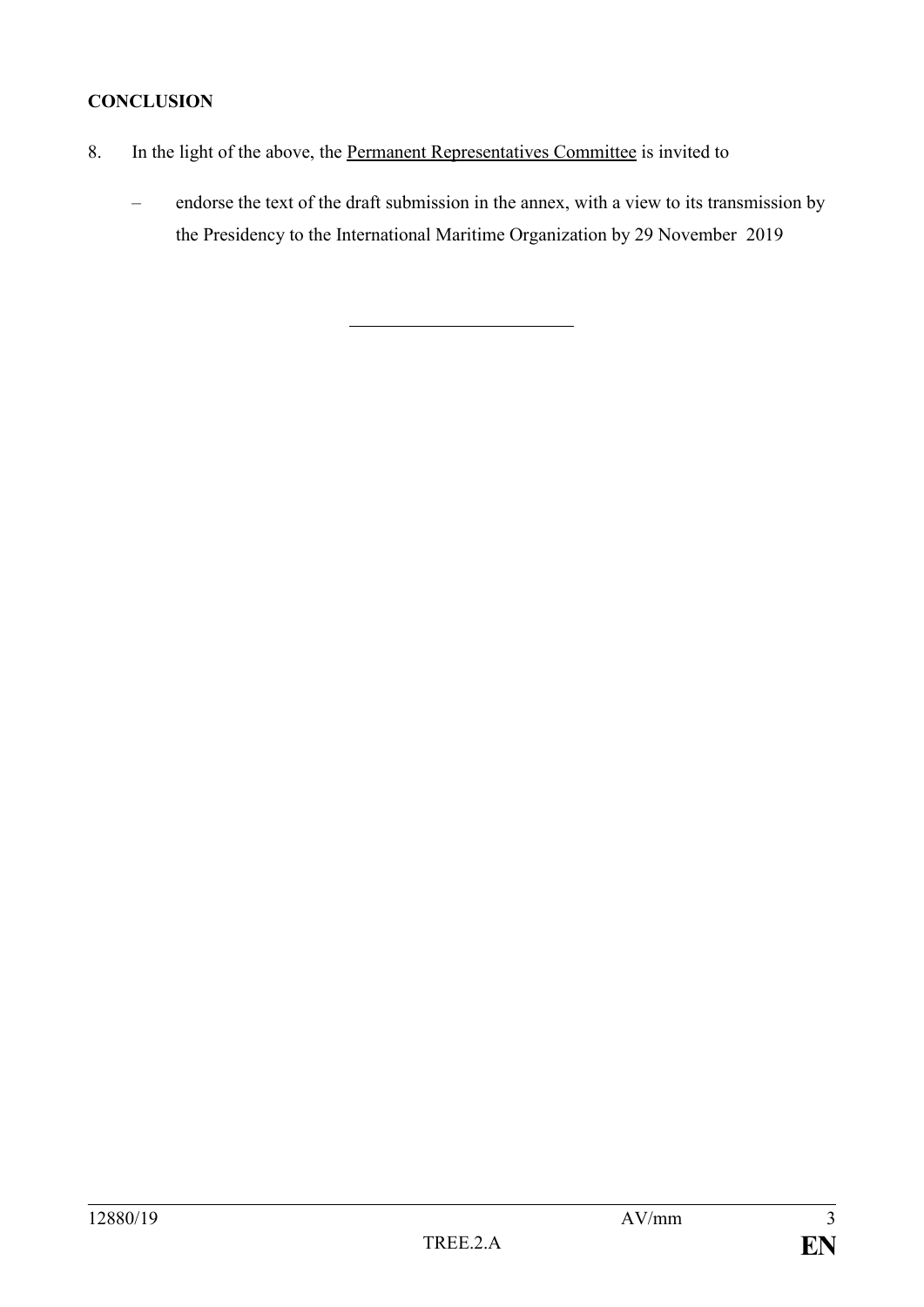

*E*

SUB-COMMITTEE ON SHIP SYSTEMS AND EQUIPMENT 7th session Agenda item 18

SSE 7/18/X 29 November 2019 ENGLISH Pre-session public release:  $\boxtimes$ 

## **BIENNIAL STATUS REPORT AND PROVISIONAL AGENDA FOR SSE 8**

**Proposal for amendments to the LSA Code and Resolution MSC.81(70) to address the inwater performance of SOLAS lifejackets**

**Submitted by Austria, Belgium, Bulgaria, Croatia, Cyprus, the Czech Republic, Denmark, Estonia, Finland, France, Germany, Greece, Hungary, Ireland, Italy, Latvia, Lithuania, Luxembourg, Malta, the Netherlands, Poland, Portugal, Romania, Slovakia, Slovenia, Spain, Sweden, the United Kingdom and the European Commission**

| <b>SUMMARY</b>                                    |                                                                                                                                            |  |
|---------------------------------------------------|--------------------------------------------------------------------------------------------------------------------------------------------|--|
| Executive summary:                                | This paper contains proposals to review the in-water performance<br>of SOLAS lifejackets in accordance with the instruction of MSC<br>101. |  |
| Strategic direction, if Other Work<br>applicable: |                                                                                                                                            |  |
| Output:                                           | MSC 101/24 paragraph 21.6                                                                                                                  |  |
| Action to be taken:                               | Paragraph 26                                                                                                                               |  |
| Related documents:                                | MSC 101/21/6, MSC 101/INF.3, MSC 101/24, MSC 101/24/Add.1                                                                                  |  |

## **Background**

1 The co-sponsors have obtained evidence indicating that the IMO requirements for the design and testing of lifejackets may not provide sufficient assurance of the in-water performance of SOLAS lifejackets in real-life situations. To address this issue the co-sponsors submitted documents MSC 101/21/6 and MSC 101/INF.3 to MSC 101 requesting the opening of a new output under the agenda of SSE.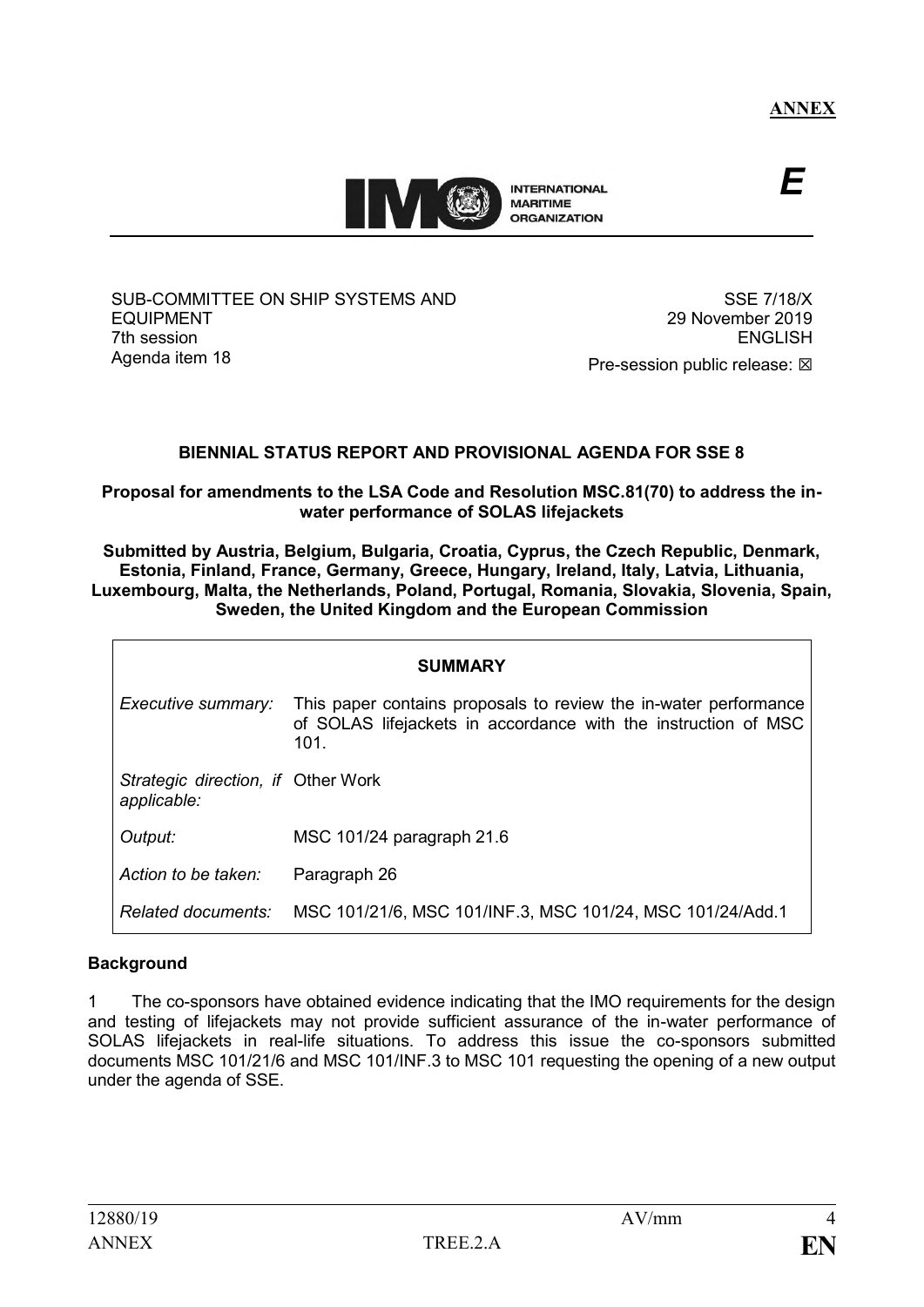2 The 101<sup>st</sup> session of the Committee considered documents MSC 101/21/6 and MSC 101/INF.3 (Austria et al.), proposing to review the LSA Code and resolution MSC.81(70) in respect of the in-water performance of SOLAS lifejackets; and agreed to include in the post-biennial agenda of the Committee an output on "Development of amendments to the LSA Code and resolution MSC.81(70) to address the in-water performance of SOLAS lifejackets", with two sessions needed to complete the item, assigning the SSE Sub-Committee as the coordinating organ.

3 Notwithstanding the above decision, the Committee instructed the SSE Sub-Committee to take into account the following issues:

.1 annex 4 of the proposal should not be used as the basic document for the discussion since further detailed consideration was needed; and

.2 the approval of the output should not be interpreted to mean that the use of existing lifejackets is not safe and the retroactive application of any requirements for new equipment to existing ships should be carefully considered.

4 The Committee further agreed, in accordance with MSC.1/Circ.1481 and MSC.1/Circ.1500/Rev.1, that:

.1 the amendments to be developed should apply to lifejackets manufactured to the new standard and would apply to all new ships. Careful consideration should be made on the potential application to existing ships;

.2 the instruments to be amended are the LSA Code and resolution MSC.81(70); and

.3 the amendments to be developed should enter into force on 1 January 2024, provided that they are adopted before 1 July 2022.

#### **Introduction**

5 In July 2017 the United Kingdom's Marine Accident Investigation Branch reported on the deaths of three seafarers who had drowned whilst wearing SOLAS lifejackets. The sea and environmental conditions were calm; however, these seafarers were found by the rescue services in a face down position.

6 A detailed review confirmed that these lifejackets held valid approval documentation and approval tests were conducted in accordance with the relevant instruments and were otherwise compliant, and therefore an investigatory group was assembled to identify the root causes affecting the in-water performance of these lifejackets. The investigatory group was chaired by the United Kingdom's Maritime & Coastguard Agency and consisted of members from the Maritime Accident Investigation Branch, the Royal National Lifeboat Institution, the International Life-saving Appliance Manufacturers' Association (ILAMA) and technical experts on human physiology and sea survival.

7 The investigatory group was primarily tasked with reviewing the capability of a SOLAS lifejacket to retain a person's airways clear of the water and the level of safety offered by existing SOLAS lifejackets. In total, the investigatory group conducted three ordered sets of in-water lifejacket tests against the requirements within the LSA Code and Resolution MSC.81(70), which included 2856 righting tests and 1060 freeboard measurements.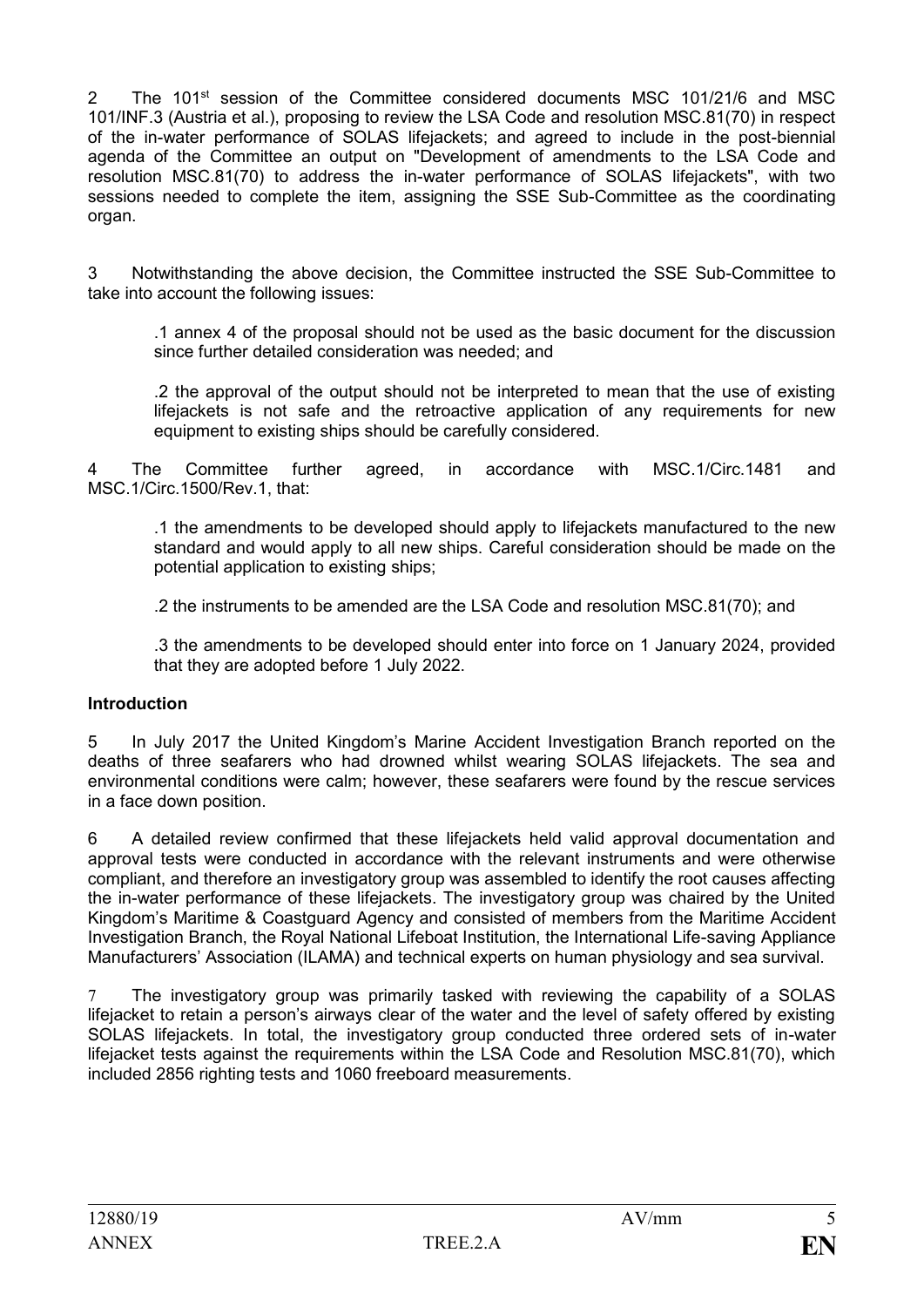8 During these investigations, the investigatory group recognised that there is a strong correlation between the clothing worn by a person and the in-water performance provided by a lifejacket, and that the current IMO requirements do not consider the effects of clothing. The final set of in-water testing was performed using eight SOLAS lifejackets and 14 test subjects wearing standardised clothing. 10 out of the 14 test subjects recorded one or more test results where they would not turn to clear their airways of the water surface. Another portion of test subjects would turn in a time which exceeded the 5 second original requirement from Resolution MSC.81(70) (before adoption of the amendments to the revised recommendation on testing of life-saving appliances contained within MSC200(80)).

9 Based on this technical evidence, the investigatory group concluded that the international requirements for the design and testing of lifejackets within the LSA Code and Resolution MSC.81(70) did not provide consistent assurance of the in-water performance of SOLAS lifejackets. The investigatory group developed proposals which would alleviate the issues which had been identified, including a proposal to incorporate a new in-water test with a form of standardised clothing to be worn by the test subjects. The investigatory group made formal assessments of the repeatability of the in-water tests by repeating many of the tests on two occasions and by comparing results which were obtained from previous in-water tests using the reference test device (RTD). This work concluded with verification testing of these proposals against eight SOLAS lifejackets, which showed that an acceptable performance may already be achieved by some existing SOLAS lifejackets.

### **Analysis of the issue**

10 All SOLAS vessels are required to provide a lifejacket for every person on board which complies with the requirements of the LSA Code. Lifejackets are associated mainly with abandonment; however they are also utilised as a safety measure in many scenarios on board of SOLAS vessels, including survival craft drills, operations on a weather deck, tendering operations and crew transfer operations or any other activity where there is a greater risk of a person entering the water. If a person enters the water, there is general expectation that a SOLAS lifejacket can maintain a person's airways clear of the water surface.

11 MSC 101/INF.3 contains a timeline of events which were conducted to assess the in-water performance of SOLAS lifejackets. This evidence supports that achieving a baseline performance equivalent to that provided by the reference test device will not guarantee an acceptable level of inwater performance for a lifejacket when used in an emergency situation.

12 During the gathering of evidence and from consultations with stakeholders, the investigatory group became aware that some stakeholders believed that a lifejacket would maintain the airways clear of the water and right a person regardless of the subject's physical attributes, or anything that might be worn on their body. The IMO does not currently issue guidance with respect to the inwater performance of lifejackets, however the development of such an MSC Circular could help stakeholders to make more informed decisions regarding the safety of persons who might be expected to be immersed in water. Similar information is already presented in another international lifejacket standard.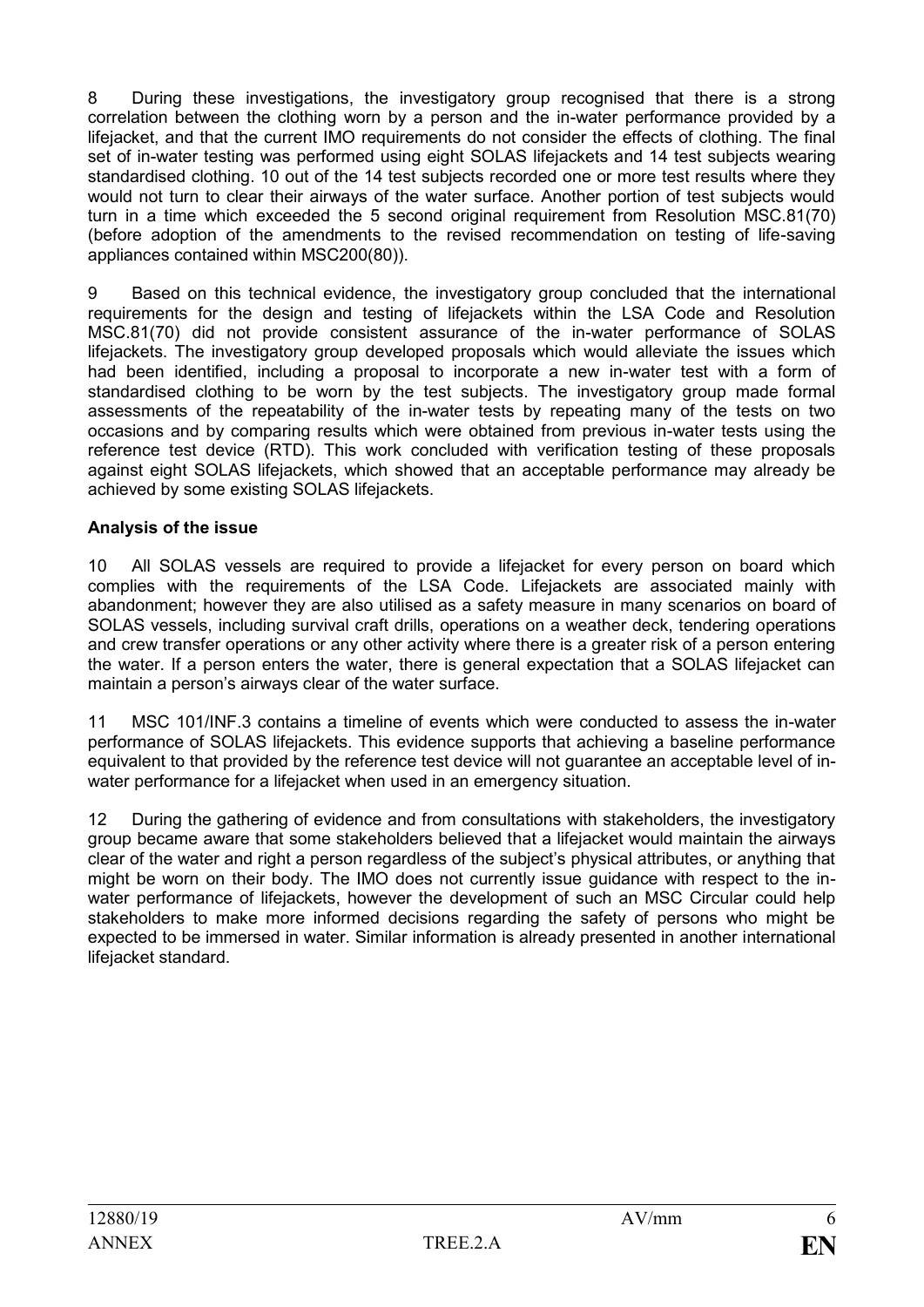13 The current in-water performance of SOLAS lifejackets has been the subject of detailed deliberations by the co-sponsors of this document. During these deliberations many options were considered for how to rectify the perceived issues with in-water performance of a lifejacket. The investigatory group deemed it impossible to improve the in-water performance by simply applying a single "safety factor" to the existing requirements within the LSA Code and Resolution MSC.81(70) and hence the group concluded that a number of amendments must be established jointly. The proposal measures detailed below have been carefully considered so that collectively they achieve the necessary enhancements to lifejacket performance and to the safety of persons immersed in water.

1. To provide lifejacket end users with an enhanced understanding of the capabilities of a lifejacket, the co-sponsors believe it is necessary to introduce a new requirement for SOLAS lifejackets to be marked with important safety information and manufacturer's details. Such information may include simple donning instructions or the proven compatibility of the lifejacket with other safety equipment. This requirement already exists within ISO 12402: Personal Flotation Devices, and such markings are common on other safety equipment.

2. The existing in-water testing requirements for turning time allow a "no-turn" result to be recorded by a lifejacket if the same test subject also recorded a "no-turn" whilst wearing the RTD (reference test device). The co-sponsors propose that this provision should no longer be permitted, and in the event that a test subject records a "no turn" in a lifejacket, a two-test subject substitution method should be employed. If either of these two test subjects also records a "no-turn" then the lifejacket will have failed.

3. The co-sponsors have identified instances when a lifejacket has turned a test subject to a position where the mouth is clear of the water, however the test subject has not concluded the test in a face-up position. The co-sponsors believe that the righting test should only be deemed successful if the test subject subsequently attains the safe static balance, face-up position.

4. The in-water testing conducted by the investigatory group was conducted against the RTD and eight samples of existing SOLAS lifejackets. The RTD is used within all SOLAS inwater performance tests as a comparative testing tool for righting performance as well as freeboard and static balance measurements. The RTD has an inherent buoyancy of approximately 148 Newton; however, with test subjects wearing standardised clothing the RTD has shown a questionable in-water performance.

5. The eight existing SOLAS lifejackets had buoyancy values of 137, 147, 156, 173, 179, 180, 187, 191 Newton. The investigatory group concluded that there is a correlation between the buoyancy of a lifejacket and its in-water performance, and that this correlation is already the fundamental basis for performance levels within ISO 12402. Two of the tested lifejackets presented an in-water performance in clothing which achieved both the righting and static balance assessment criteria without recording no-turns. These lifejackets provided 173 Newton and 191 Newton of inherent buoyancy. After reviewing the results from the other lifejackets, the co-sponsors believe that to attain an acceptable in-water performance level for SOLAS lifejackets, it would certainly not be possible to achieve this with a buoyancy value of less than 150 Newton. In order to align with other industry standards such as ISO 12402 and to ensure that lifejacket designs are not unduly restricted, this minimum buoyancy value should be introduced.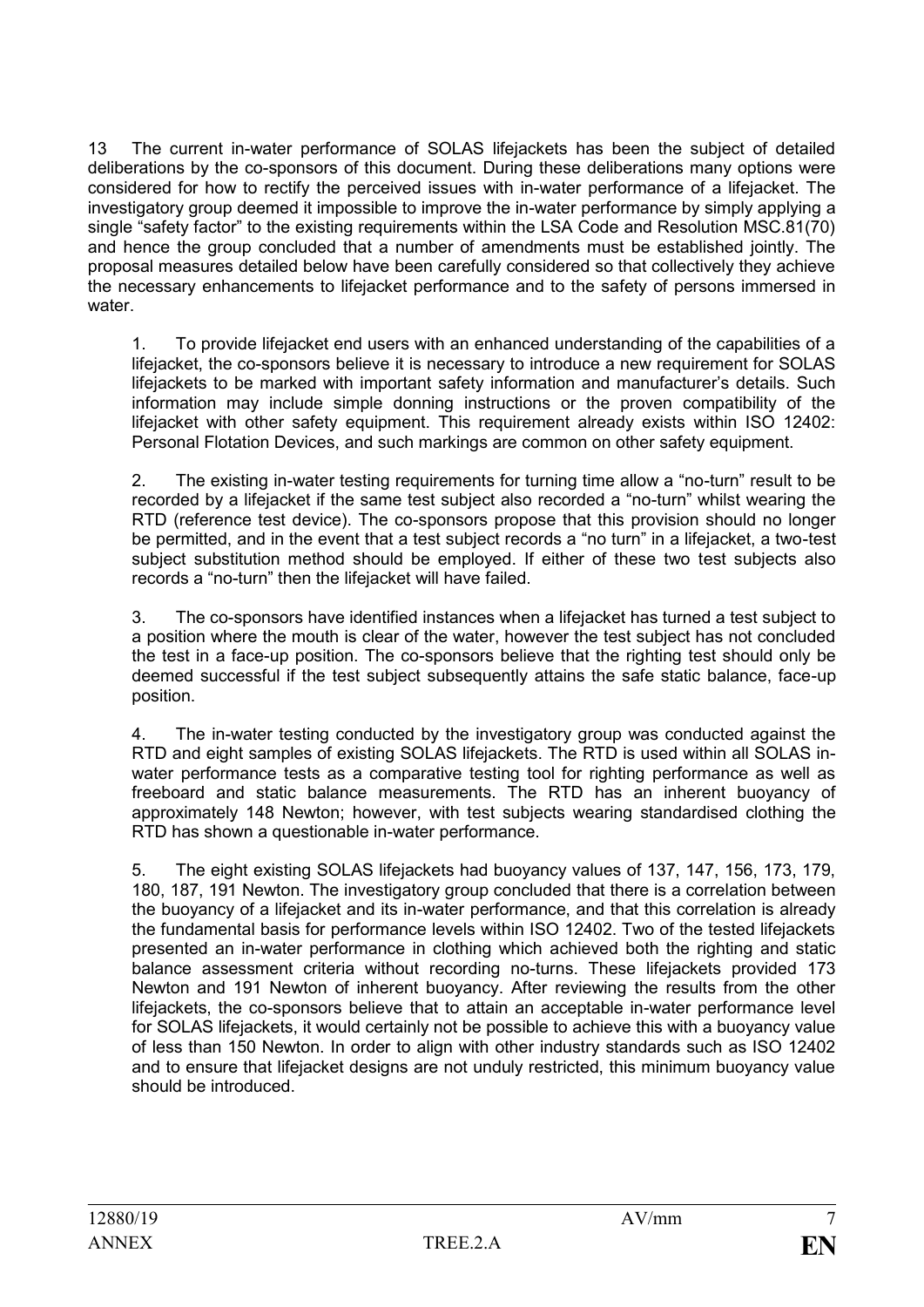6. As highlighted by the initial discussions of the investigatory group, the existing SOLAS in-water performance tests for lifejackets are conducted with test subjects wearing swimwear, and that this condition is not representative of a real emergency scenario. The subsequent testing by the group has repeatedly shown that the wearing of clothing has a substantial effect on the in-water righting performance of a lifejacket, and therefore the cosponsors propose that an extra requirement is introduced for SOLAS lifejackets to turn an unconscious, face-down persons in the water to a position where the mouth is clear of the water in an average time not exceeding 5 seconds, whilst wearing standardised clothing. This test will be conducted as a new test, in addition to the current righting tests conducted against the RTD. To support this proposal, a new definition should be introduced for the standardized clothing within Resolution MSC.81(70).

14 The proposals detailed above, and the performance increases that they provide can be implemented using simple amendments to the existing provisions within SOLAS as shown in the Annexes to this paper. Further, these amendments were verified by the testing of eight existing SOLAS lifejackets which showed that there are lifejackets currently available on the market and currently carried on SOLAS vessels which already achieve this improved performance. It should be noted that the investigatory group considers that the proposed actions achieve the necessary improvements for in-water performance when they are applied collectively.

15 During the work of the investigatory group, attention was drawn to the general requirements for life-saving appliances within chapter 1.2 of the LSA Code which requires all life-saving appliances, "if they are to be used in a seaway, be capable of satisfactory operation in that environment." On this basis, the investigatory group highlighted two additional misalignments between the LSA Code and industry standards, one related to the fitting of spray hoods and the other fitting of retention devices. The investigatory group gathered evidence which strongly supported the introduction of these components to improve the safety level offered by SOLAS lifejackets and hence these are proposed as follows:

1. A retention device is intended to provide additional support to prevent the lifejacket riding upwards over the wearers head in a seaway and thereby promote the correct static balance position and freeboard measurement for the airways. The existing in-water tests are conducted in calm fresh water and hence the only method of currently assessing the lifejacket securing mechanism(s) is via the 1 metre jump test. A new requirement should be introduced for SOLAS lifejackets to be fitted with a retention device.

2. In the event that a person enters the water in a seaway and that the person successfully rights into a face-up position with adequate freeboard, the next hierarchal survival needs are for the person to be able to breathe comfortably without water ingress into their airways and for them to be able to observe their surroundings to seek rescue. Spray hoods can be a simple addition to a lifejacket and can be paramount to a person's survival when they tire and cannot prevent the natural orientation of their body to the direction of the waves. The co-sponsors propose that a new requirement is introduced for SOLAS lifejackets to be fitted with a spray hood with reference to existing industry standards.

## **Industry standards**

16 The International Organization for Standardization produced guidance on the design and application of personal flotation devices for persons engaged in activities, whether in relation to their work or their leisure, in or near water. ISO 12402: Personal Floatation Devices provides guidance on personal flotation devices and the LSA Code already utilises a reference to Part 7 of the ISO 12402 series with regards to tests of components other than buoyancy materials and tensile strength tests.